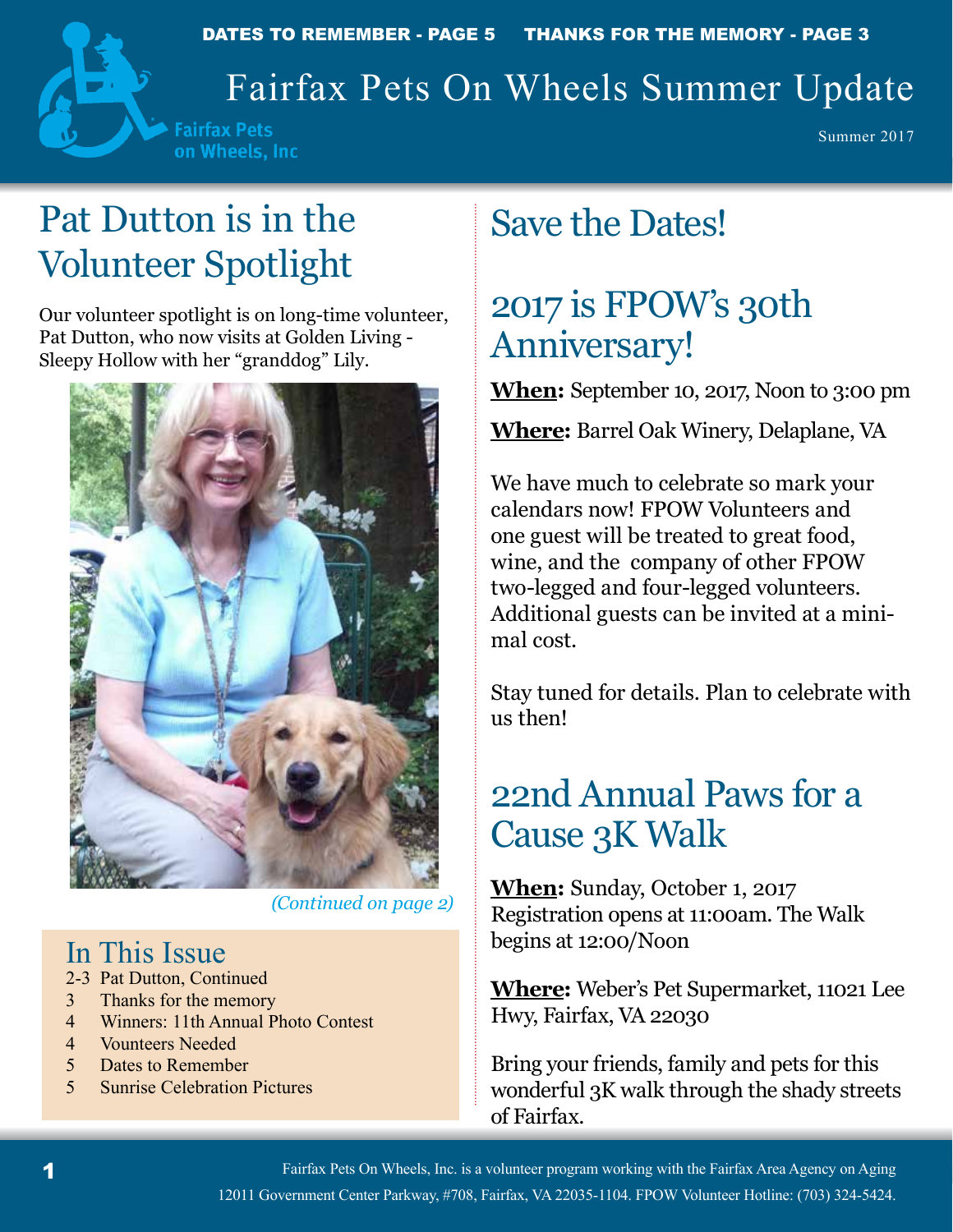Pat started volunteering with FPOW in 2002 with her yellow lab, Annie, who visited for ten years, until she died of cancer at age 15-1/2. That same year, Pat's daughter, Becka, brought home a golden/lab mix puppy named Lily. Becka then whisked her off with her to graduate school. Lily later came to live with Pat and her husband and started as a FPOW volunteer when she was one year old. Lily, who is now four and a half years old is sweet, gentle and

seems to know when someone needs extra love and comfort. She backs up beside a wheelchair so the resident can pet her more easily and her trick of rolling over gets a lot of laughs. She spreads unconditional love and acceptance with a smile and a wag of her plume tail. People tell her she's pretty and beautiful, but she doesn't let that go to her head.

Pat grew up near Richmond and has always lived in Virginia. Pat and her husband came to the area in 1972 because of her husband's job at the Washington Navy Yard. After teaching elementary school for a while and then a few years in government, she returned to teaching.

Pat has been teaching pre-school at church for 30+ years, now two days a week. Pat enjoys teaching children at her church, aerobic and Zumba exercise classes, and Spanish classes. Dave, now retired from federal government, does his part by making sure Lily is brushed before visits. The couple has a son and a daughter and enjoys traveling, gardening and trying to keep the hungry deer out of the flowers. Pat is friendly and outgoing. She enjoys meeting new people and is a greeter at her church.

Before Pat and Annie were part of FPOW, they used to visit her mother in a nursing home near Richmond, where Annie was a popular visitor. Later, Pat learned of FPOW through an ad in a paper and the team started visiting Sleepy Hollow

in memory of Pat's mother. It is a blessing for Pat to be able to bring happy thoughts and perhaps fond memories, to bring a little joy to others, while at the same time being able to show off her dog, and Lily gets extra pets and treats. A win-win-win for all.

Pat believes that FPOW is an outstanding organization, and she appreciates all the volunteers who make it so special. Pat has had the privilege of visit-



She wishes that more people with pets could join the program and share their pets. Pat enjoys participating in Speakers Bureau events, in order to en-

courage potential members to share their pets and bring happiness to people who are often overlooked and forgotten. She has helped with FPOW Speakers Bureau tables at the National Capitol Cat Shows, the Vienna Art's Center, and Venture into Volunteering Fair.

Lily has a special leather leash  $-$  a gift from a FPOW picnic — which the team uses only for their visits. When Pat shows Lily the leash and says "We are going to visit," she knows, get excited, and runs to the door. She knows she is going to see her friends. Lily loves the attention and the reward of extra treats isn't bad, either. As Pat drives to the facility, she tries to remember to say a prayer that the team can be a blessing to someone that day. And it never fails that at least one person, usually a resident, sometimes staff or visiting family member,

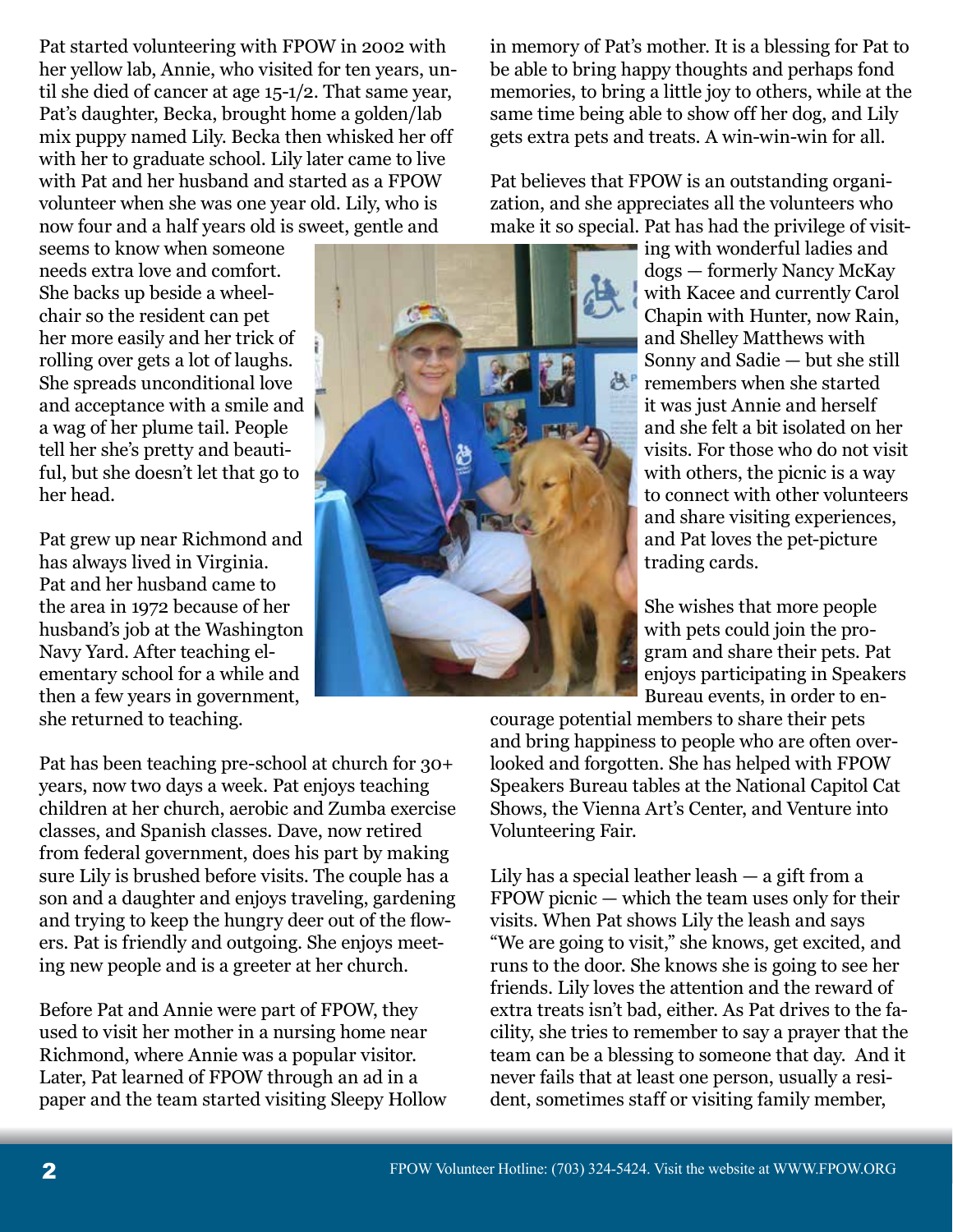## Thanks for the Memories

 In memory of Grace, the beloved 11 year old Irish Setter of Susie and Bob Duvall, who passed away on April 24, 2017. Grace qualified as a Pet Partner Certified Therapy Dog while at Fairfax Hospital with Animal Assisted Care. She continued her therapy dog duties as a member of Reading with Rover at Jefferson/Houston Elementary, Alexandria, Virginia, and later with Paws for a Cause at the Fairfax County Public Library, Kings Park Branch. She was our special "Missy Grace" and will be greatly missed by both of us. From Susie and Bob Duvall

 In memory of Haley beloved Yellow Labrador of Mary Duckett of Annandale, Virginia. She was 11 years old. Haley was

Mary's constant companion and even went with her to the farm on the Eastern Shore. From Susie and Bob Duvall

■ In memory of George, much loved English Setter of Janice Young. George was born in Australia and was adopted by Janice at three months. While they lived in Australia, George was a show dog. They were constant companions and George was on the plane with Janice when she immigrated to the United States. He died much too young at 8 years. Janice is making a time line of his life and experiences as a memorial to him. From Susie and Bob Duvall

 In memory of Cindy, 16 year old Poodle of Bonnie and Andy Burnham. Cindy visited Sunrise Reston and Herndon Harbor. From Charlotte, Frank, and Darrell Lewis, Boca Ratan, FL.

Visit www.fpow.org/tribute to make an online memorial or tribute donation.

will say or do something to confirm their reason for doing visiting. Someone will say "Thank you for bringing your dog," or "You have made my day," and Pat can truthfully say, "You have made my day, too." As Carol and Shelley, the humans the team visits with, will attest, Pat finds it hard to leave when someone wants to pet Lily and/or talk more. She tries to transition out by saying, "Thank you for letting us visit." Still, it's hard to leave when you know how much this short visit means to someone.

While visiting with Annie, her first FPOW dog, Pat saw the parents of a resident. They had come from out of state to visit their son. The mother got down on her knees, hugged Annie, and then just sobbed as she buried her face in Annie's fur. It was an emotional time for everyone. On another visit with Annie, the team met a lady visiting a resident who was very afraid of dogs. Back in her home country her sister had died due to a dog bite. She told Pat that she wanted to get over her fear because her son wanted a dog. Pat said that she certainly respected her fear and told her that if she ever wanted to try, Pat would hold Annie very still for her to pet. To Pat's amazement, she came right over, petted

Annie, and told them that was the first time in her life she had ever touched a dog. Annie was used to being petted by people who were afraid, as Pat took her regularly to her pre-school class to help children who were afraid of dogs. One three year-old boy, who had been bitten by a neighbor dog, overcame his fear so much that when he turned four years old, he had his birthday party in Pat's back yard because he wanted Annie to be at his party.

Just last month Lily had an experience when a resident hugged her and just cried, her tears falling down on Lily's head. Pat said how humbling to think the team's visits could be the high point of someone's day. She has this dog at her home and can pet and love her any time she wants, and yet, each person they visit only gets to be with Lily for a few minutes.

Thanks to Pat, a long-time volunteer and her pets for devoting themselves to the residents of Golden Living-Sleepy Hollow. And also for taking time to help at Speakers Bureau events to get more people into the program to share their pets' love with the residents FPOW visits.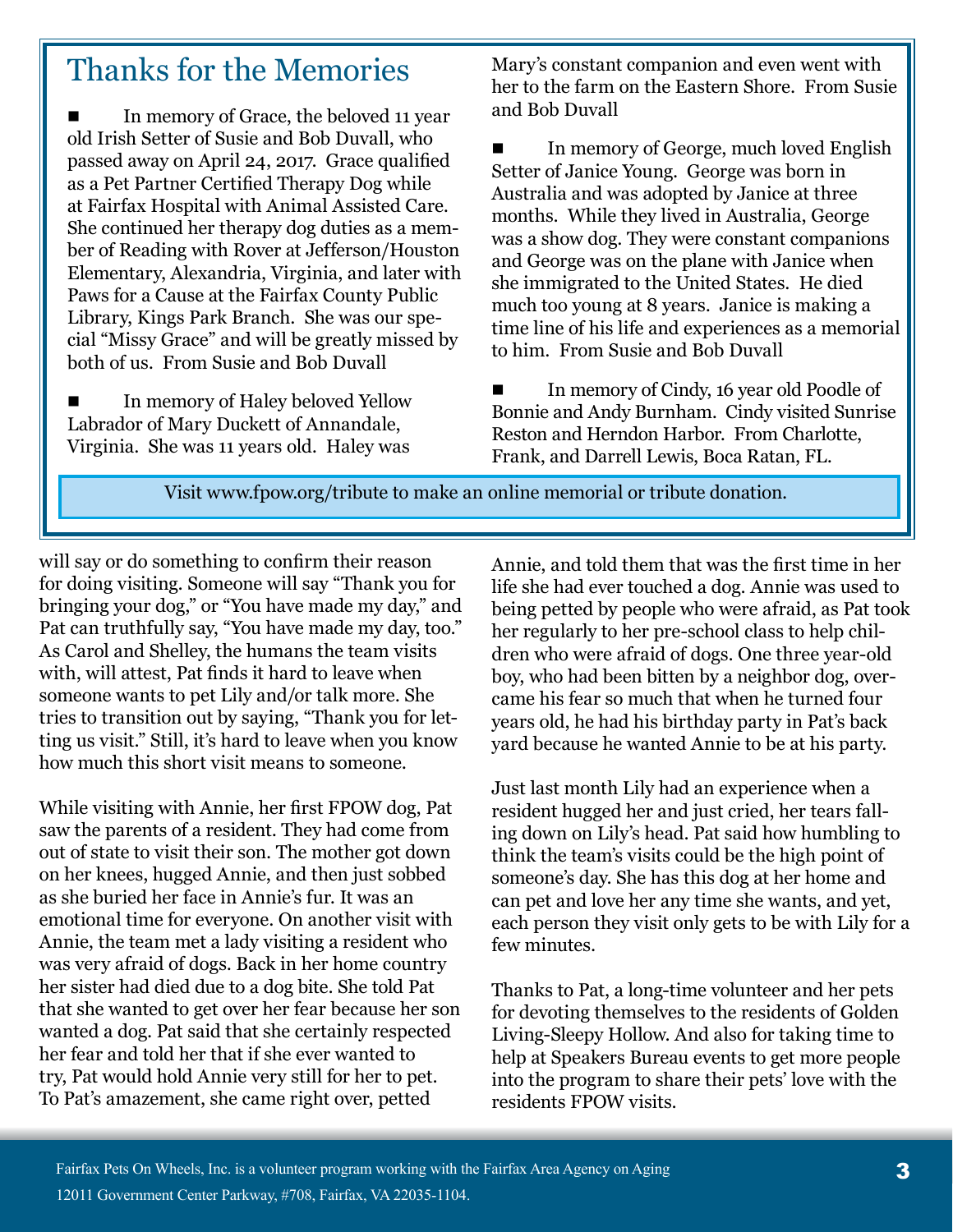## Winners: 11th Annual Photo Contest Theme: Pet/Owner Look Alike



*1st Place - Deborah Zelten with Tomyris* 



*2nd Place - Beverly Powell with Gretel*

# **HELP**  WANTED

As you know, FPOW is run entirely by its volunteers and needs your help in order to keep the program functioning optimally. Areas needing help include:

Special Events Coordination • Temperament Testing • Newsletter • Fund Raising Board Membership • Photography • Graphic Arts • Website Administration

Any other talents that you might have for which you could contribute. Please contact the hotline (703-324-5424)or dfspetsonwheels@fairfaxcounty.gov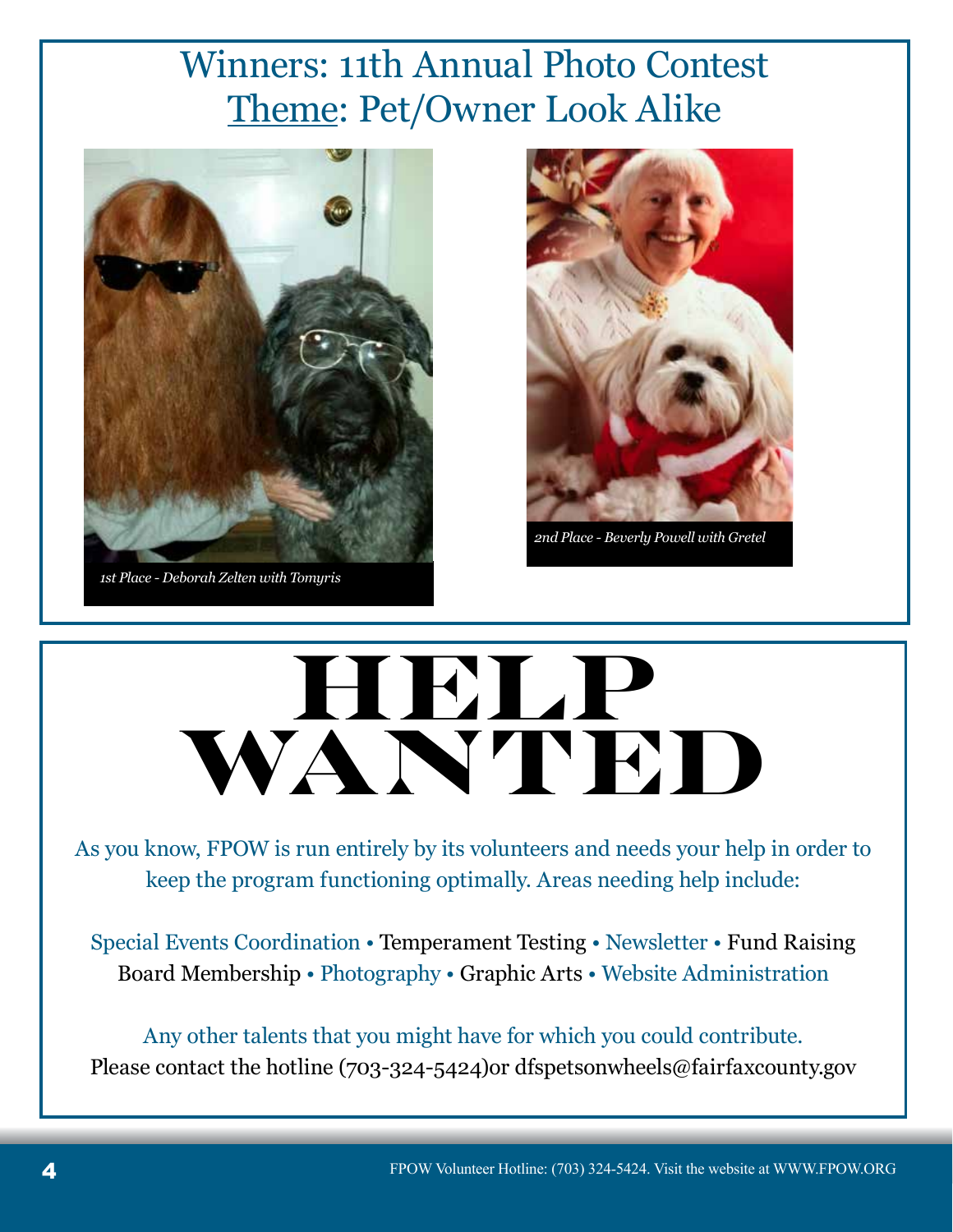

*Sunrise Sweethearts – Photo from left to right - Karen Beekman & Teddy, Margaret Clark & Miss Pixie, Mary Portelly & AnnieBelle, Edie Norton & Herschel, Denise Kloeppel & Sport, Kathi Baker & Jameson and Paula Burger & Maia.*



*Mardi Growl at Sunrise – Reston – Photo - Caption -- Margaret Clark & Miss Pixie, Joe Skowronski & Sasha, Larry Lukatch & Bailey, Paula Burger & Maia, Deb Boedicker & Murphy, front row - Kathi Baker & Jameson.* 

## Dates to Remember

**Newsletter Deadline: October 31, 2017.**

**New Volunteer Orientation 5 July 2017 7:30PM Providence Community Center 3001 Vaden Drive Fairfax, VA.**

**FPOW's 30th Anniversary Party 10 Sept 2017, Noon - 3:00 pm Barrel Oak Winery, Delaplane, VA.**

**Paws for a Cause 3K Walk 1 October 2017 12:00/Noon Weber's Pet Supermarket, 11021 Lee Hwy, Fairfax, VA.**